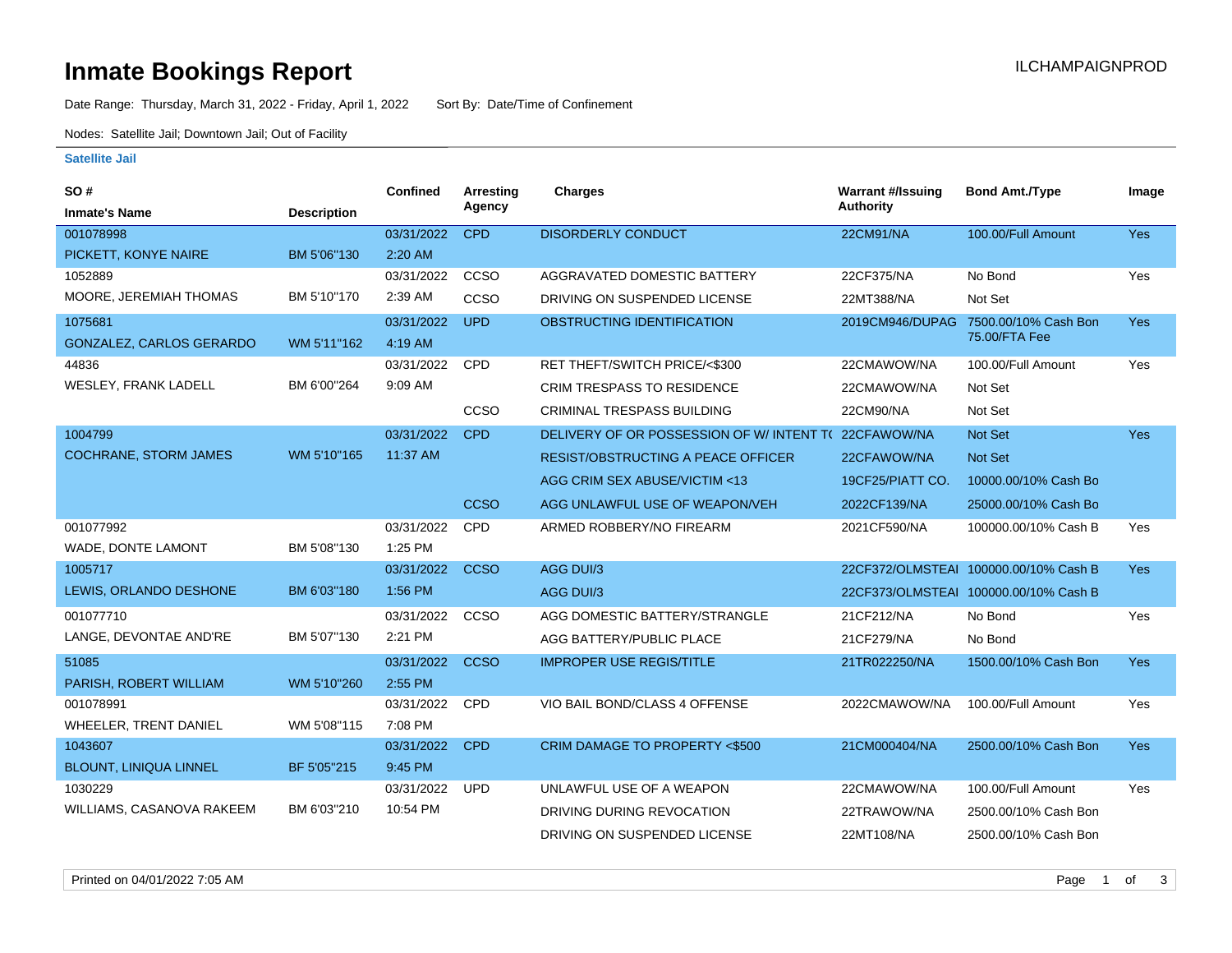# **Inmate Bookings Report Installation ILCHAMPAIGNPROD**

Date Range: Thursday, March 31, 2022 - Friday, April 1, 2022 Sort By: Date/Time of Confinement

Nodes: Satellite Jail; Downtown Jail; Out of Facility

#### **Satellite Jail**

| <b>SO#</b>                  |                    | Confined   | Arresting   | Charges                              | Warrant #/Issuing | <b>Bond Amt./Type</b> | Image |
|-----------------------------|--------------------|------------|-------------|--------------------------------------|-------------------|-----------------------|-------|
| <b>Inmate's Name</b>        | <b>Description</b> |            | Agency      |                                      | Authority         |                       |       |
| 1046773                     |                    | 04/01/2022 | <b>UIPD</b> | POSS ADULT USE CANN IN MOTOR VEHICLE | 2022TRAWOW/NA     | Not Set               | Yes   |
| JACKSON. GERALD BERNARD. JR | BM 5'09"140        | 4:18 AM    |             | POSSESSING A CONTROLLED SUBSTANCE    | 2022CFAWOW/NA     | Not Set               |       |

**Total Satellite <sub>-</sub>13**